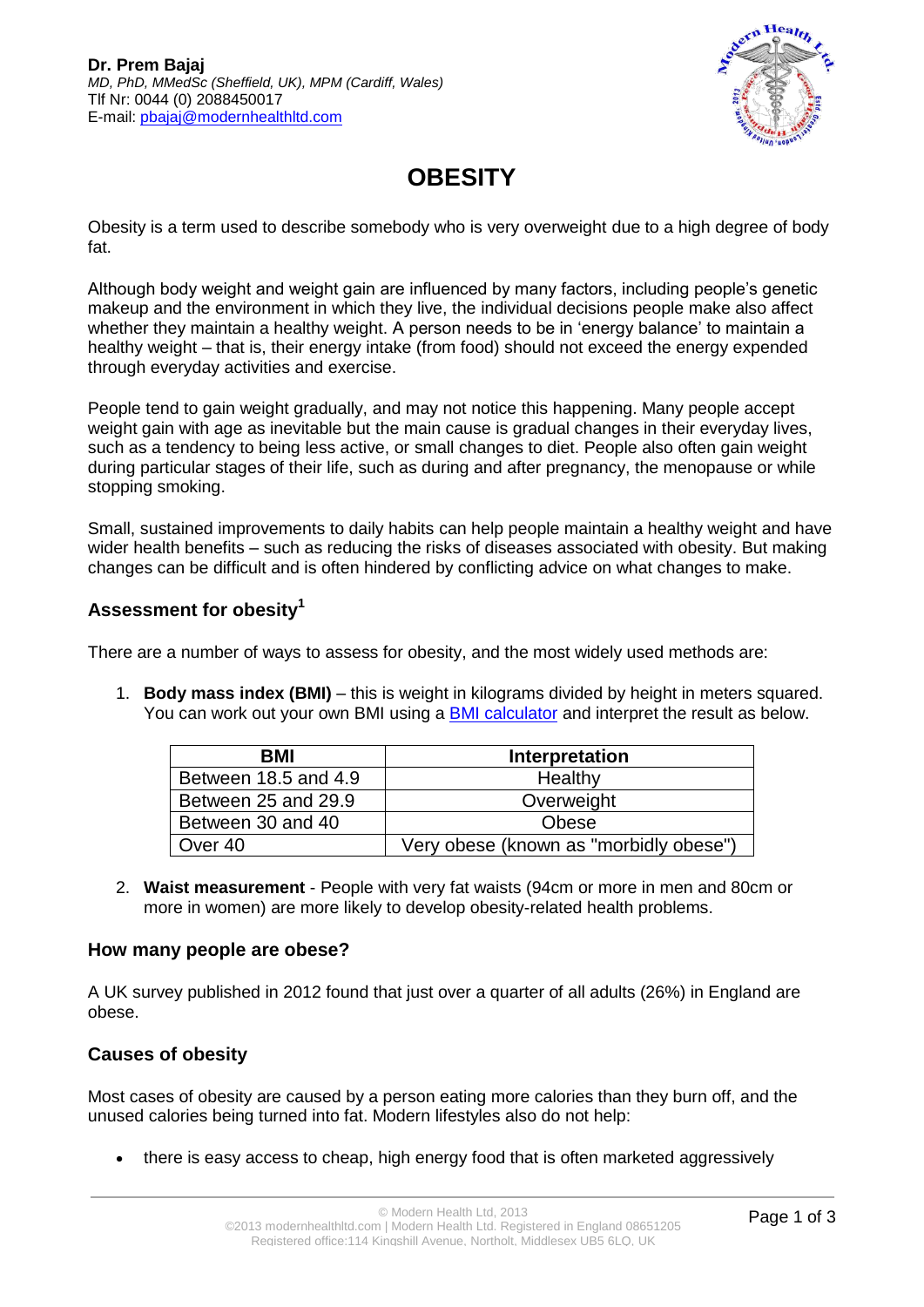

- people's lifestyles and jobs are much less active than in the past many leisure activities, such as watching television, playing video games and browsing the internet, are usually done sitting down
- people drive or use public transport and tend to walk a lot less than they used to

#### **The risks of obesity**

Being obese increases your risk of developing a number of serious and potentially life-threatening diseases, such as:

- type 2 diabetes
- heart disease
- some types of cancer, such as breast cancer and colon cancer
- stroke
- poor quality of life
- depression

#### **Treatment of obesity**

There is no "magic wand" treatment for obesity.

Multicomponent interventions are the treatment of choice.<sup>2</sup> Weight management programmes should include behaviour change strategies to increase people's physical activity levels or decrease inactivity, improve eating behaviour and the quality of the person's diet and reduce energy intake.

Weight loss programmes are successful for people who stick with them but involve commitment and can be challenging. Obese people who completed a commercial weight loss programme over 12 months lost around 5-10% of their body weight. It is important to stress that even a modest reduction in weight brings important health benefits. Losing this amount of weight will significantly reduce your risk of developing conditions such as type 2 diabetes and heart disease.

There are four main goals in the treatment of obesity:

- Prevention of further weight gain
- Gradual weight loss by a combination of a calorie-controlled diet and regular exercise
- Avoiding regaining any lost weight
- Improvement of general health and reduction of risk of obesity-related complications

Some people prefer a one-to-one consultation with a trainer or dietitian, while others prefer being part of a weight loss group. Many people also need help to change unhealthy patterns of thinking and behavior.

### **Person-centered care<sup>2</sup>**

Advice, treatment and care should take into account people's needs and preferences. People should have the opportunity to make informed decisions about their care and treatment, in partnership with their health professionals. Good communication between health professionals and patients is essential. It should be supported by evidence-based written information tailored to the patient's needs.